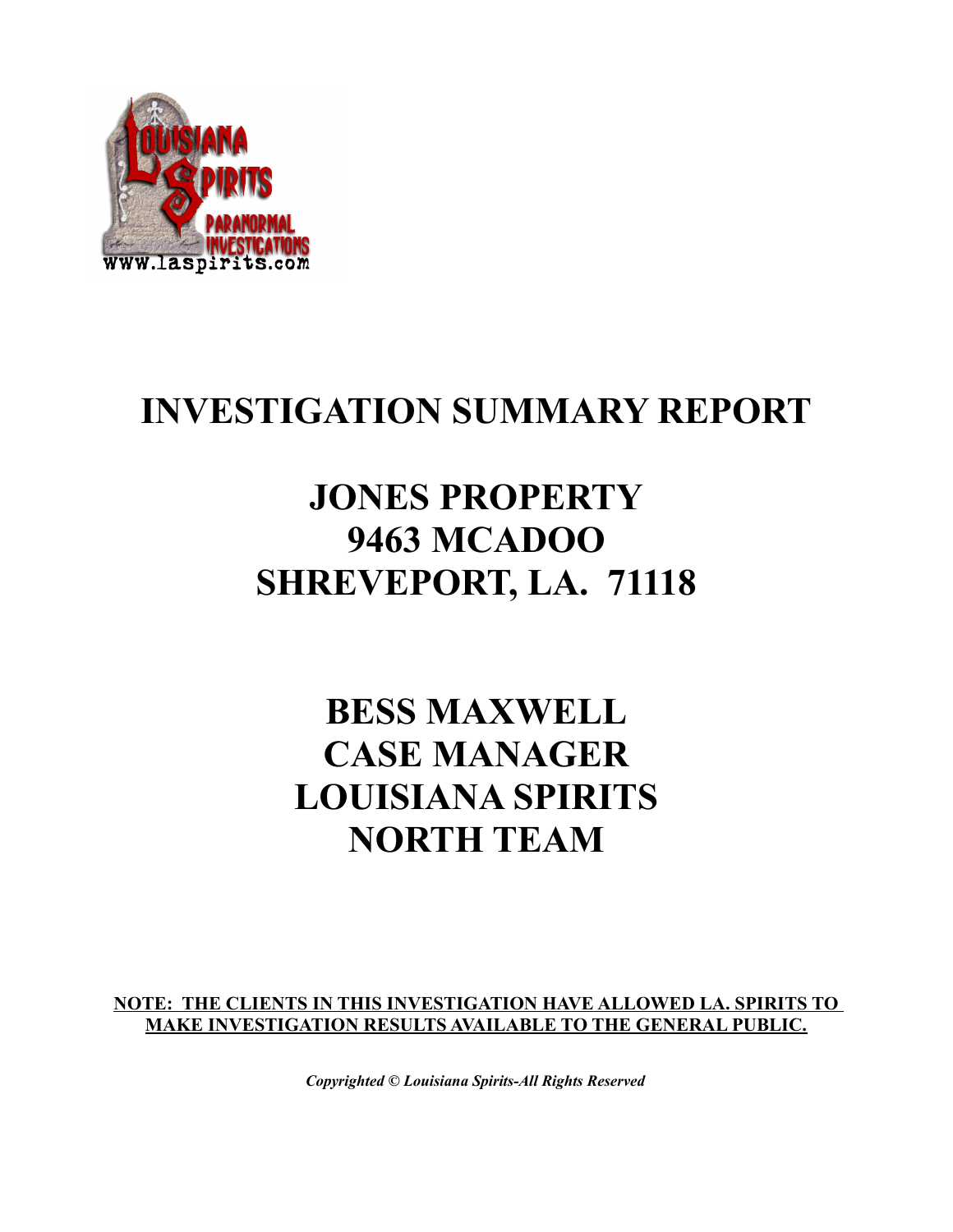# **HISTORY**

The home is brick construction on concrete slab, and was built in about 1970. The clients have lived there about one year. The past history is unknown.

## **EXPERIENCES**

There are a reports of a full-bodied apparitions and shadow figures. Objects are often moved, as if by unseen hands. There are banging noises on the walls. Strange voices are heard.

### **INVESTIGATION**

DATE OF INVESTIGATION: January 14<sup>th</sup>, 2017

PARTICIPANTS: BESS MAXWELL, KIRK CORMIER, AND CONNIE WILLIAMSON.

EQUIPMENT: Digital Cameras, Infrared cameras and DVR system, Digital audio recorders, Ion Counters, P-SB7 Spirit Box, Infra-sound detection equipment, Digital thermometers, Various EMF meters including Tri-Fields and Rempod, Motion detectors including geophone and laser grid systems, and Ovilus interactive voice communications device.

INVESTIGATION: At the time and places tested, no anomalous photos were taken. No data was noted on video. Nothing unusual was detected by laser grid or geophone. High EMF fields from AC current were found in many locations likely to result in prolonged exposure. No anomalous hot spots were noted. No anomalous motions were noted. Two EVP clips were recorded. No EVP clips formed by the P-SB7 were noted.

#### PERSONAL EXPERIENCES

Bess Maxwell experienced a sense of coldness in the hallway, where the Rempod fired several times without known natural cause.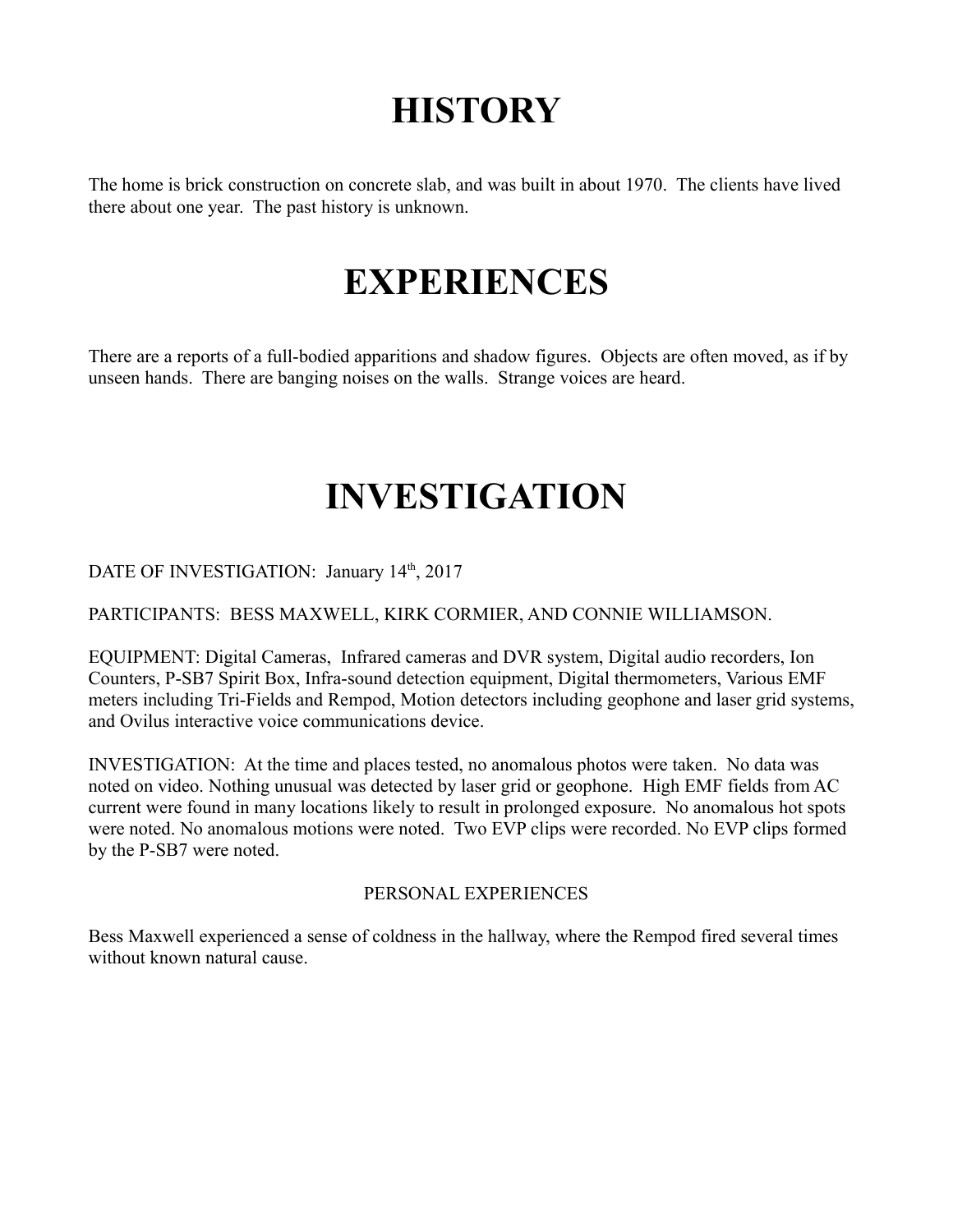### **PART ONE - AUDIO THE MODEL P-SB7 SPIRIT BOX**

**This device utilizes a milli-second adjustable forward or reverse sweep technique coupled with a white noise distribution between frequency steps. This is designed to add ambient sound energy for the production of real time EVP, allowing for instant feedback in communications attempts. See item 16 in "General Parameters of the EVP Phenomenon".** 

#### **NO AUDIO CLIPS WERE OBTAINED ON THE P-SB7.**

#### **STANDARD EVP AUDIO, WITH NO INTENTIONALLY ADDED ENERGY SOURCE**

#### **TWO OBTAINED.**

#### **CLIP ONE: BESS MAXWELL IN THE LIVING ROOM BESS MAXWELL: "DID SOMETHING BAD HAPPEN TO YOU?" FEMALE VOICE: "NO", FOLLOWED BY A SIGH.**

**CLIP TWO: CONNIE WILLIAMSON IN THE LIVING ROOM CONNIE WILLIAMSON: "I AM SCRATCHING MY ARM." MALE VOICE RESPONDS BUT THE EXACT WORDAGE IS OPEN TO INTERPRETATION.**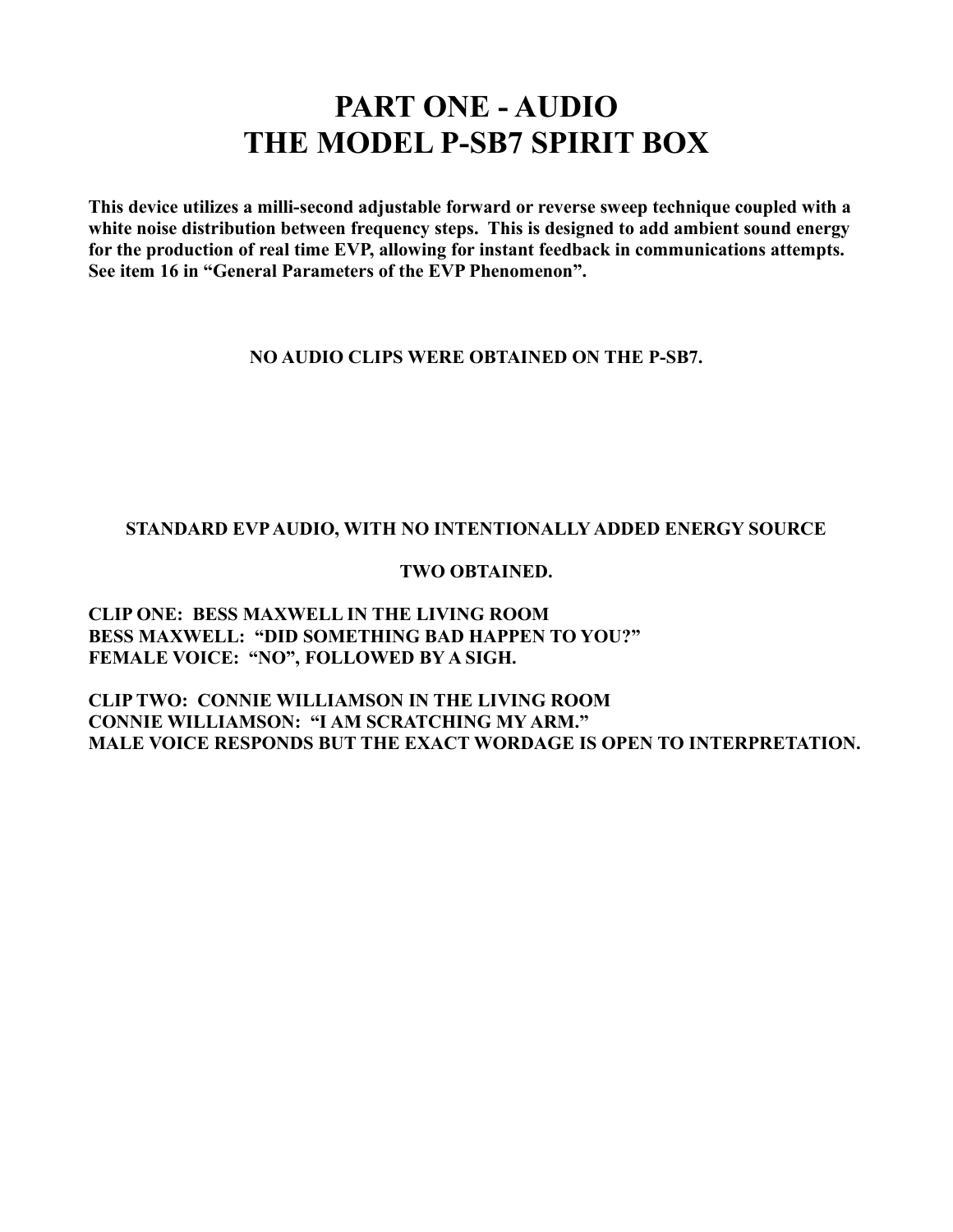### **PART TWO The Ovilus**

*Carl Jung, Swiss psychiatrist and the father of analytical psychiatry, coined the word "synchronicity". Synchronicity - The experience of two or more events , that are apparently causally unrelated or unlikely to occur together by chance, that are observed to occur together in a meaningful manner.*

*This concept does not question or compete with the notion of causality. Instead, it maintains that just as events may be grouped by cause, they may also be grouped together by meaning. Since meaning is a complex mental construction, subject to both conscious and unconscious influence, not every correlation in the grouping of events by meaning needs to have an explanation of cause and effect.*

**NOTE: In the paranormal, there are many experiences which are noted and observed for which the laws of science, as we know and understand them at this time, cannot explain. In EVP studies, blank and sealed cassette tapes have been found to have EVP voices on them, without having been previously inserted into a recorder. The actual method of the sending of EVP voices remains unknown. Television sets, while turned off, have had faces of the deceased plainly visible, as if the set were on. Telephone calls with the caller having the voice and knowledge of a deceased individual have been heavily documented. Phone calls and text messages have been sent to cell phones which have no SIM card to properly receive calls, but do receive the anomalous calls. We simply do not know, at this time, exactly how these events occur or are possible.**

**In paranormal research, it is the reporting of these cases that is important. These and similar phenomena are reported by individuals who have never met or known each other, and live thousands of miles apart, and often hundreds of years. Yet the reports remain consistent. Case studies, in volume and over time, allow for hypotheses and theories. It is in this simple interests of reporting that this section is included.**

**The Ovilus is a device that intercepts EMF signals, and converts them to audio, from an internal dictionary of over 2,000 words. It is theorized that discarnate entities may be able to INFLUENCE, under some circumstances, this word selection process. It is not thought, in the majority, that these entities may exert 100% CONTROL over the word selection, and simple research and listening to the output of the device verifies this, to the normal and reasonable individual. It is also noted that coincidence may play a part in the process, with the probability of about 1 in 2.047, in getting a correct response to a direct question. It is only in the long term studies, with consistent reporting, that more exacting theories regarding coincidence versus influence may be formulated. Probability, from a math standpoint, rises sharply as valid answers are observed in larger quantity, over a brief period of time and small number of total responses. For example, the probability of getting two correct responses in a row is 1 in 4,190,209. (1/2047 x 1/2047) This assumes there is only one correct response per each individual question.**

**The manufacturer of the Ovilus device indicates at the present time, there is insufficient data, science, and case study to indicate the Ovilus data should be evidential. This author agrees. This case study is not presented as hard evidence. It is presented so that others may have and consider its merits, or lack thereof. If no reporting is made, no theories may be formulated, or comparisons made with other reports to study correlations, if any. Each person who reads Part Three must consider this data in light of his own beliefs, or knowledge of events that are known**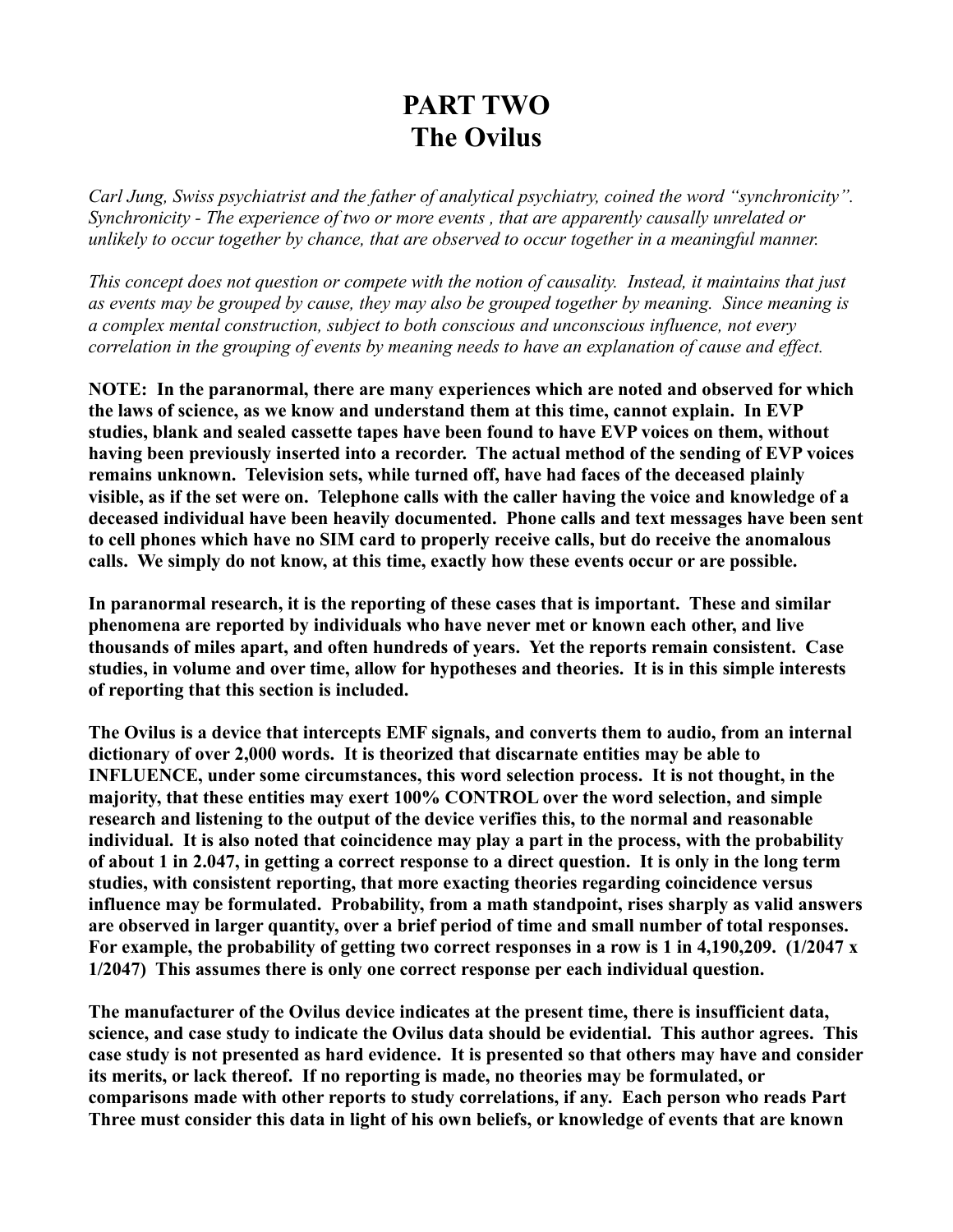**to have occurred to them personally. Beauty here is truly in the eye of the beholder, or its lack thereof.**

**SUMMARY OF INTRODUCTION - PART THREE - The data presented here on Part Three IS NOT CONSIDERED EVIDENTIAL by the manufacturer of the Ovilus device or the La. Spirits North Team. It is simply included in the interests of completeness of events, and for study/research purposes only.**

#### **OVILUS DATA AND CHRONOLOGICAL ORDER**

#### **RESEARCHER: BESS MAXWELL**

**LIVING ROOM AREA SPRING METAL SOLDIERS OUTSIDE LAUGH APART TIME**

#### **END OF OVILUS WORD LISTS**

#### **CLOSING NOTES – PART THREE**

**There may have been additional incidents, or not. We have presented these incidents in Part Three in the interests of research and completeness of studies performed. It is acknowledged that answers may, in many cases, rely on judgment as to the accuracy of the answer. If the question, "Is the car red?" is posed, assuming the car's color is not a transition color, the answer of either "yes" or "no" may be easily evaluated. Or, assuming no transition color, the answer to "What color is the car?", the answer "red" may be easily evaluated. Others are not so simple, "Happy", for example. And it is readily acknowledged that those hearing a response from an Ovilus device may NOT have sufficient knowledge to correlate a given answer as relevant or "correct". The volume of comments received from the Ovilus device was very large, and there may be meanings that that those of us not experiencing daily life at this home, or intimately familiar with its history, do not have a connotation for. The list is presented as received, in proper order, in the interest of completeness of research conducted. It is also noted that, although the words are spoken individually, there may be meanings or connotations in word groupings within word lists. These meanings or connotations may only be meaningful to certain individuals with the experiences to which these word phrases pertain, and not to all individuals. Words within the list that have an inordinate statistical frequency of appearance may also fall within the meaningful category, and need to be analyzed by those with a more intimate knowledge of the history of the location.**

### **END PART TWO**